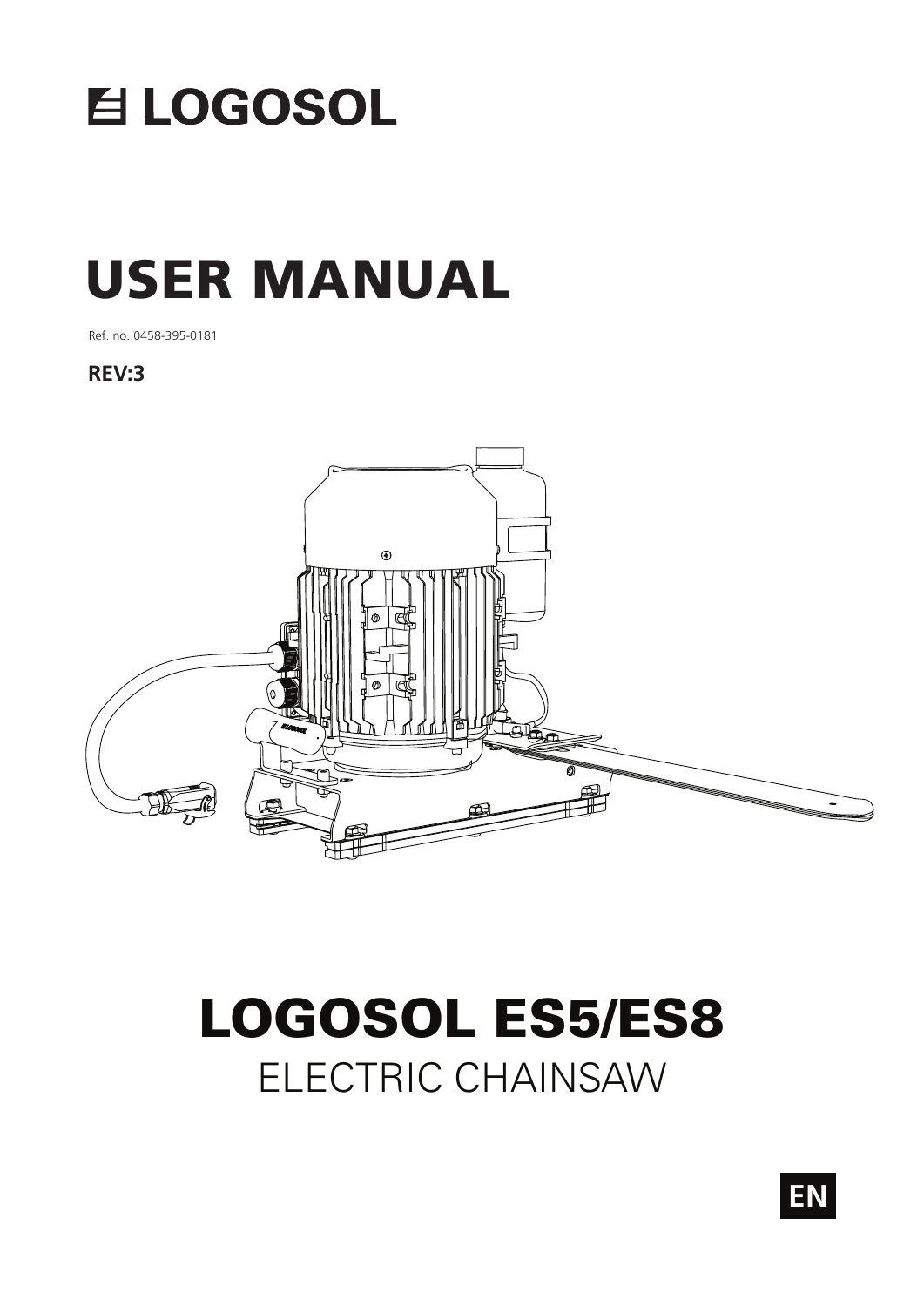### **THANK YOU FOR CHOOSING A LOGOSOL MACHINE!**

We are very pleased that you have demonstrated your confidence in us by purchasing this saw unit, and we will do our utmost to meet your expectations.

Logosol has been manufacturing sawmills since 1989. In that time we have supplied approximately 50,000 machines to satisfied customers the world over.

We care about your safety as well as we want you to achieve the best possible results with your sawmill. We therefore recommend that you take the time to carefully read this user manual from cover to cover in peace and quiet before you begin using the saw. Remember that the machine itself is just part of the value of the product. Much of the value is also to be found in the expertise we pass on to you in the user manuals. It would be a pity if that were not utilised.

We hope you get a lot of satisfaction from the use of your new machine.

Beyt-Olor Bystian

**Bengt-Olov Byström** Founder and chairman, Logosol in Härnösand, Sweden



LOGOSOL continuously develops its products. For this reason, we must reserve the right to modify the configuration and design of our products. Document: Logosol ES5/ES8 User Manual Manual, ref. no.: 0458-395-0181 Text:Mattias Byström, Robert Berglund Illustrations: Martin Söderberg Last revised: May 2021 © 2021 LOGOSOL, Härnösand Sweden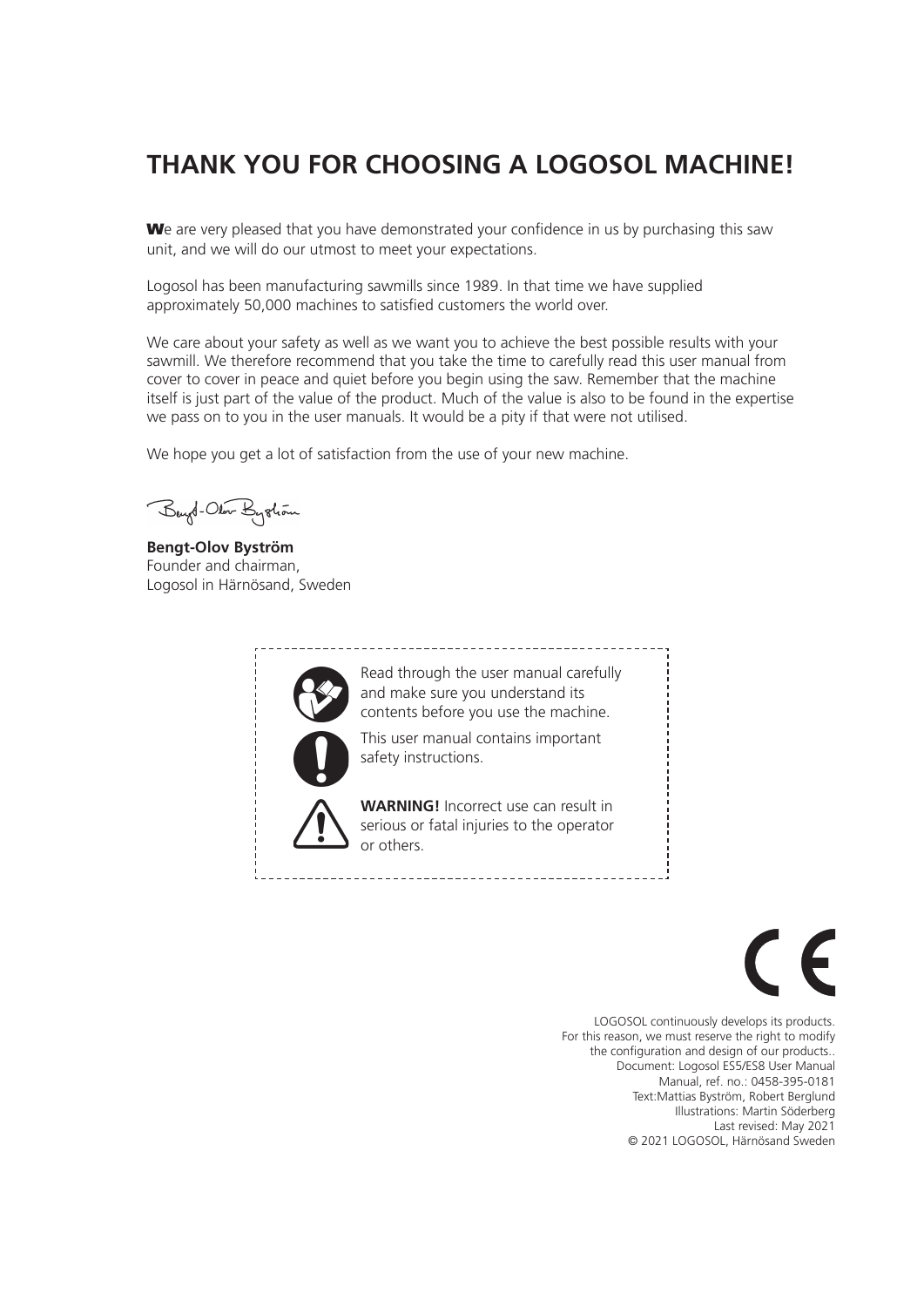### **TABLE OF CONTENTS**

| Safety instructions                 | 4  |
|-------------------------------------|----|
| Machine description                 | 6  |
| Components of the electric chainsaw | 7  |
| Technical data                      | 8  |
| Component parts: on delivery        | 9  |
| Assembly                            | 11 |
| Features                            | 12 |
| Electrical system                   | 14 |
| Troubleshooting                     | 15 |
| Cutting equipment                   | 18 |
| Sawing: tips and advice             | 19 |
| Precision                           | 20 |
| Drying the wood                     | 21 |
| Declaration of conformity           | 22 |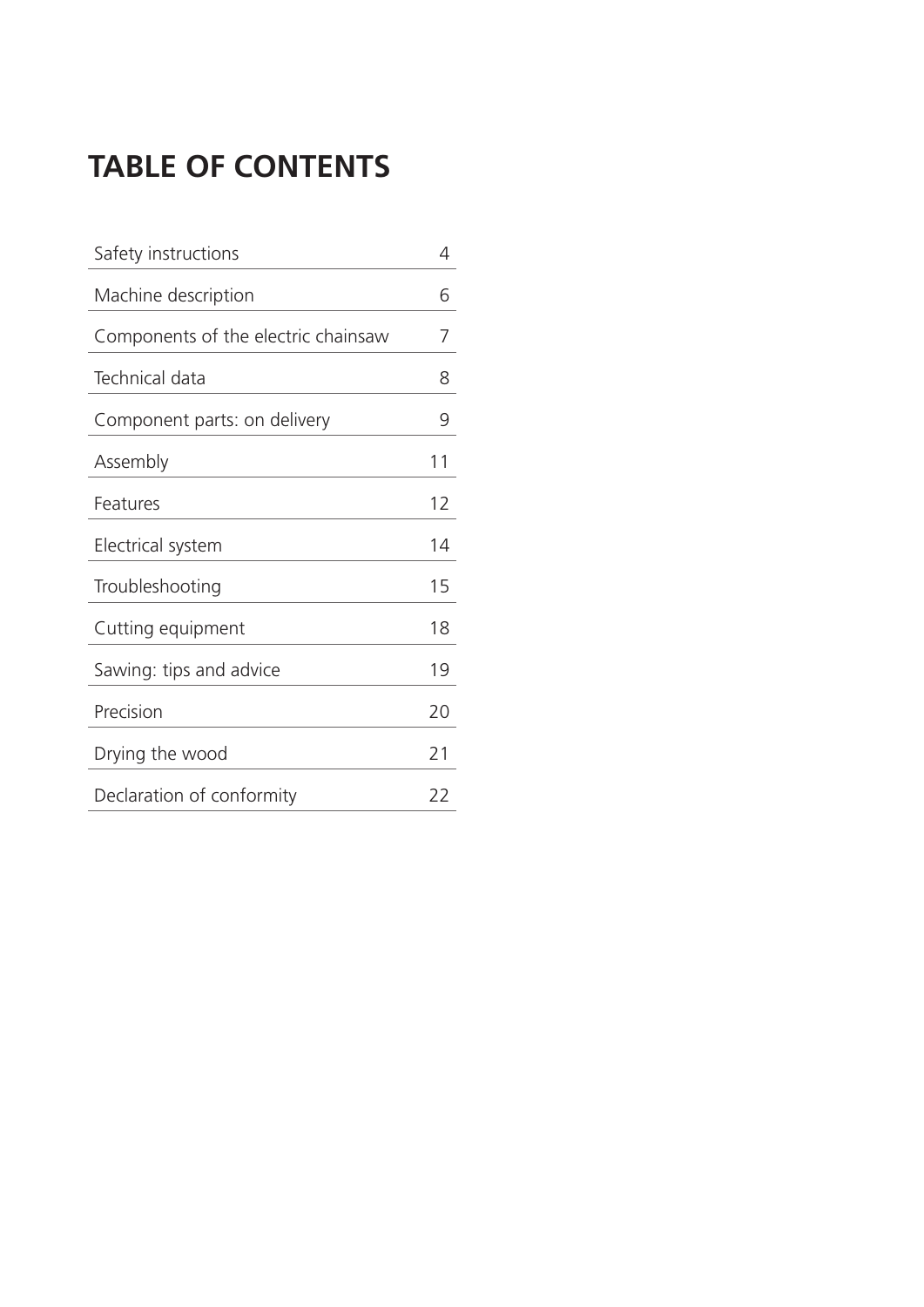### **SAFETY INSTRUCTIONS**

- Read the entire manual carefully before the electric chainsaw is put into operation. Failure to comply with safety regulations may result in danger to life.
- Make sure that everyone working with the electric chainsaw is well acquainted with the risks and has read the manual. The manual should always be available to all those working with the electric chainsaw. This applies also if the sawmill is lent or sold.
- Read the manual and safety instructions for the sawmill.
- Minors under the age of 18 are not allowed to use the electric chainsaw.
- Children and animals must not be near the sawmill during operation.
- Respect the safety distance due to loud noise and the risk of the chain being thrown out in the direction the bar is pointing in the event of a chain break.
- Anyone working with the electric chainsaw should be in good physical shape, healthy and well-rested. Have regular work breaks. Do not work under the influence of alcohol, drugs or medicines that may cause drowsiness or inattentiveness.
- Work with the electric chainsaw should always be carried out under good visibility. Do not work in the dark and neither with reduced vision.
- Make sure there are other people within earshot in case you need help.
- Use only LOGOSOL manufactured products or those expressly approved for the purpose when adding extra equipment . Other equipment may result in risk of accident and must not be used. LOGOSOL disclaims any liability for personal or property damage incurred during the operation of the sawmill with an unauthorised addition.
- If a saw unit heavier than 15 kg is used, support legs must be fitted under the ends of the guide rails. Tipping hazard!
- Always wear personal protective equipment: Appropriate clothing is a tight-fitting work overall. Never work with loose clothing, jacket or similar.
- Wear steel cap shoes and deep tread sole for good grip. Do not wear a scarf, tie, jewellery or the like that can catch in the equipment.
- Never reach over or under the guide rail during operation. Rotating cutting equipment. Risk of cuts!
- Wear heavy duty protective gloves. Risk of cuts when handling the bar and saw chain. The cutting equipment can also be hot immediately after sawing.

#### **Key to symbols**



For your own safety, read through the entire user manual carefully and do not start the machine before you have understood everything.



Use approved ear protectors and protective eyewear. Hearing can be damaged even after short periods of exposure.



Sharp rotating tools. Make sure that your fingers never come near the cutting tools.



This symbol means 'WARNING'. Pay particular attention where this symbol appears in the manual text.



This symbol is followed by instructions that must be observed. Pay particular attention where this symbol appears in the manual text.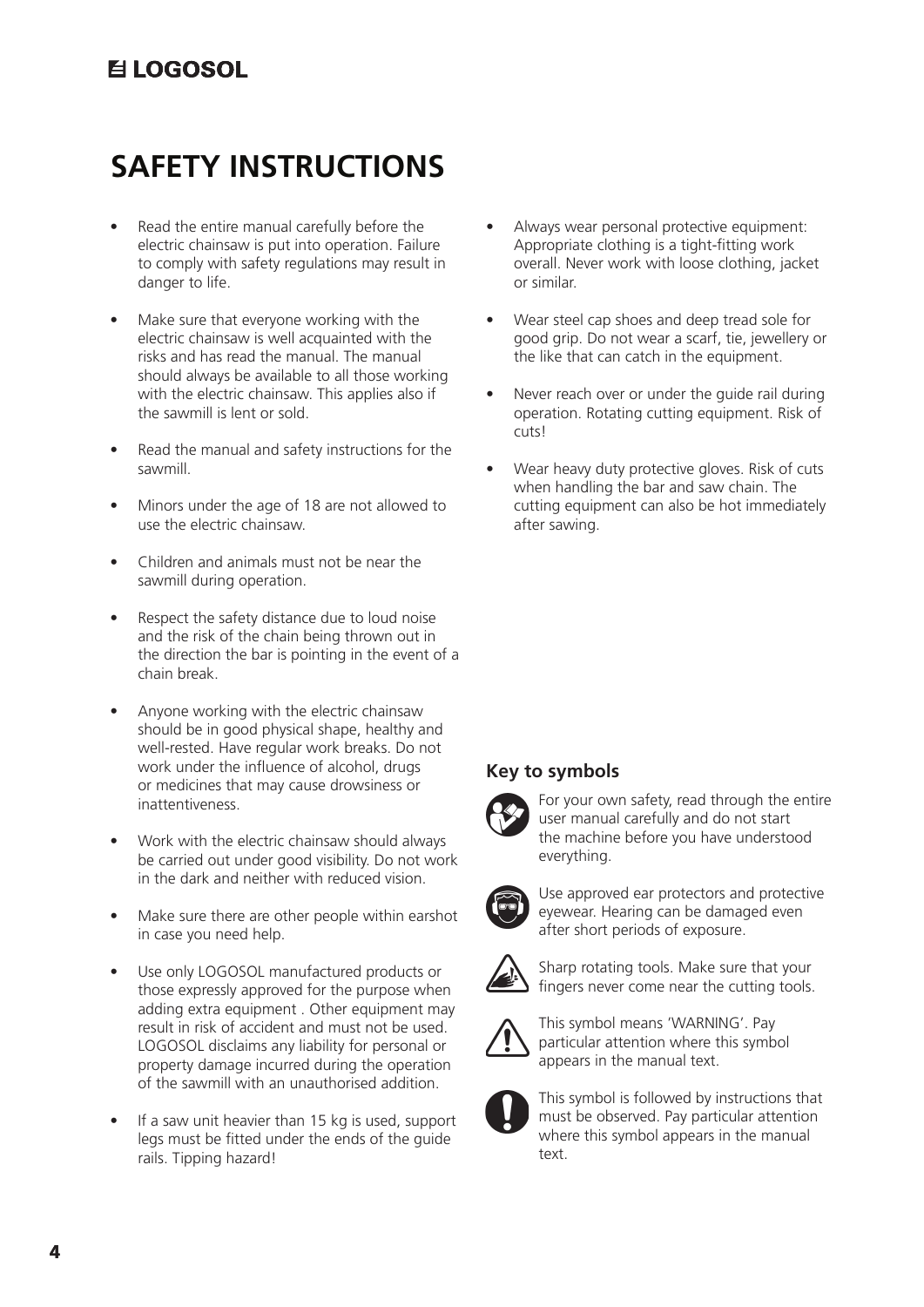### **SAFETY INSTRUCTIONS**

#### **Safety distances**



**Respect the safety distances. The safety distance is 8 m for the operator and 15 m for persons other than the operator. The illustration below shows the sawmill from above. The operator is to remain within the area marked with a dashed line (- - - -) when the saw is in operation. The operator is not to stretch over the guide rail when the sawmill is in operation.**





**Increased throw-out risk! Never use a chain sharpened for rip sawing when cross cutting.**

### **Before each work period**

- Check the lifting line's condition in particular. Change immediately if any sign of wear is detected. Check that bolted joints and locks in the log bed lift and lock system are fully tightened and that all the moving parts of the sawmill move freely and smoothly.
- Check that the sawmill is completely level and that it is securely fixed to the underlying surface.
- Check that the cutting equipment is correctly assembled. Risk of chain breaks!
- Check that saw unit is pushed fully into position on the guide rail. Throw-out risk on start up!

### **During operation**



• Hold the crank firmly whenever raising or lowering a log. If released, the crank may spin back and hit your hand hard.



**Do not place your hand on the inside of the long leg when raising or lowering the log. There is a risk that your hand can be trapped if the lifting line snaps or the crank spins.**

- Do not saw short logs that extend less than 0.2 m beyond each log bed. A shorter log can fall off when the log beds are raised!
- The maximum permitted load for the sawmill is 1200 kg.



**Always stand to the right of the saw unit when it is in operation. A chain that breaks can be thrown out through the sawdust outlet.**

Keep the worksite free of tools, pieces of wood, sawdust and other items you can trip on.



**Turn the saw unit off after each cut. Never leave the electric saw unattended such that unauthorized persons can start it.**

**If any kind of malfunction occurs, stop sawing immediately and turn off the saw unit until the problem has been resolved. Always keep this in mind. Most accidents with dangerous machines, both the electric saw and other machines, happen when something goes wrong and the operator attempts to fix it while the machine is still running. A stop seldom shows up on the finished product.**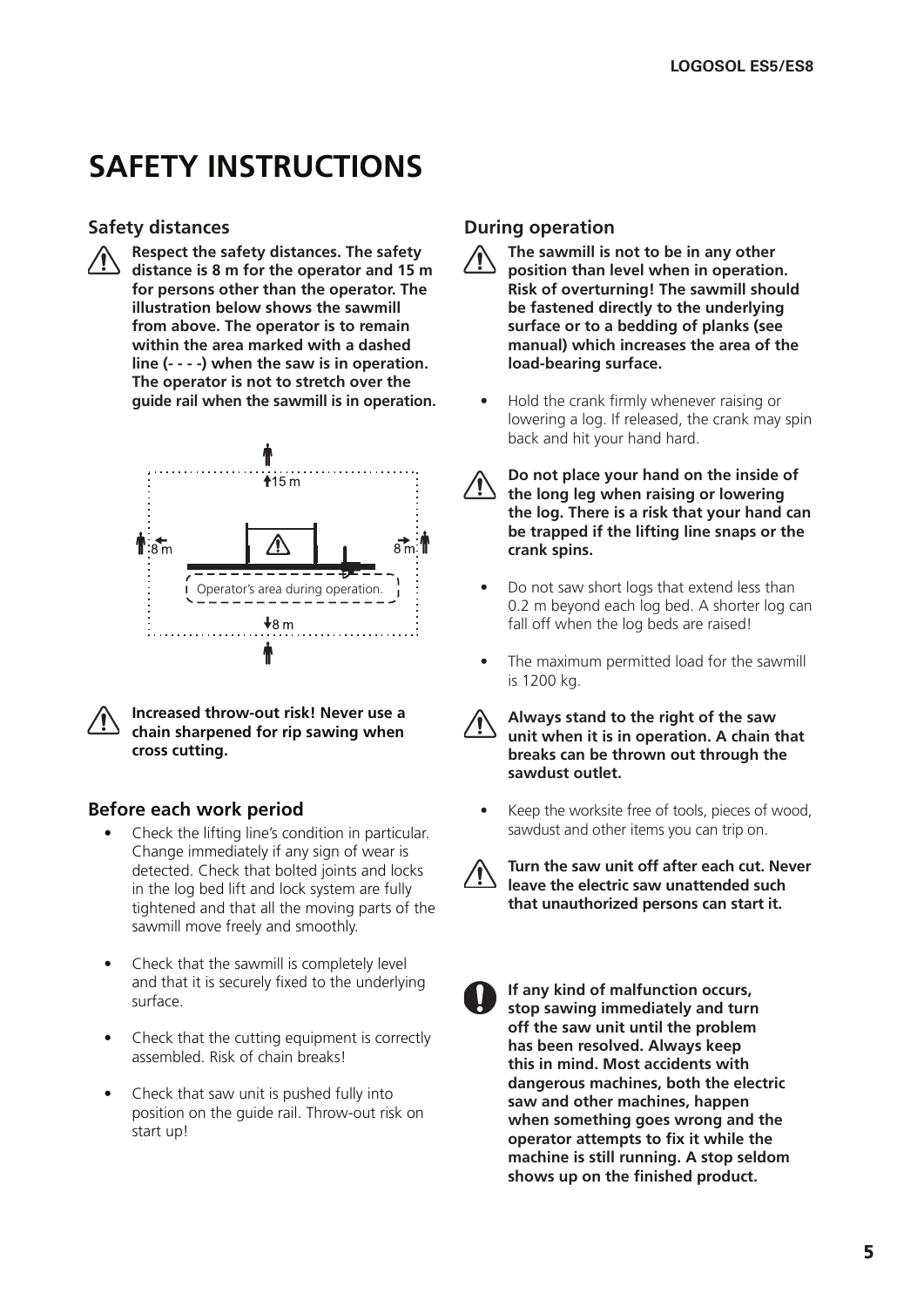### **MACHINE DESCRIPTION**

- The Logosol Electric Chainsaw is a chain saw intended for use on Logosol's sawmills Solosågen, Farmer's Sawmill and F2 and F2+.
- The sliding elements that fit on the sawmill beam are integrated in the construction. The saw is powered by an electric motor that transmits the power to the chain via a belt transmission.
- The electric chainsaw is equipped with a mechanical pump, which supplies the bar with chainsaw oil.
- The low friction plastic sliders last for several years thanks to the smooth surface of the aluminium components.

#### **Maintenance**

Check the operation of the machine according to the following instructions to ensure good function:

#### **Check the following before each job:**

- Check the condition of the bar and saw chain.
- Check level of the chainsaw oil.
- Clean the saw from sawdust.

#### **Every 10 hours of operation:**

- Check sliding strips/guides for wear.
- Check the plastic gear in the oil pump.
- Clean the oil system (from bottle to bar) with e.g. compressed air.

#### **Every 20 hours of operation:**

• Check the condition of the belt transmission.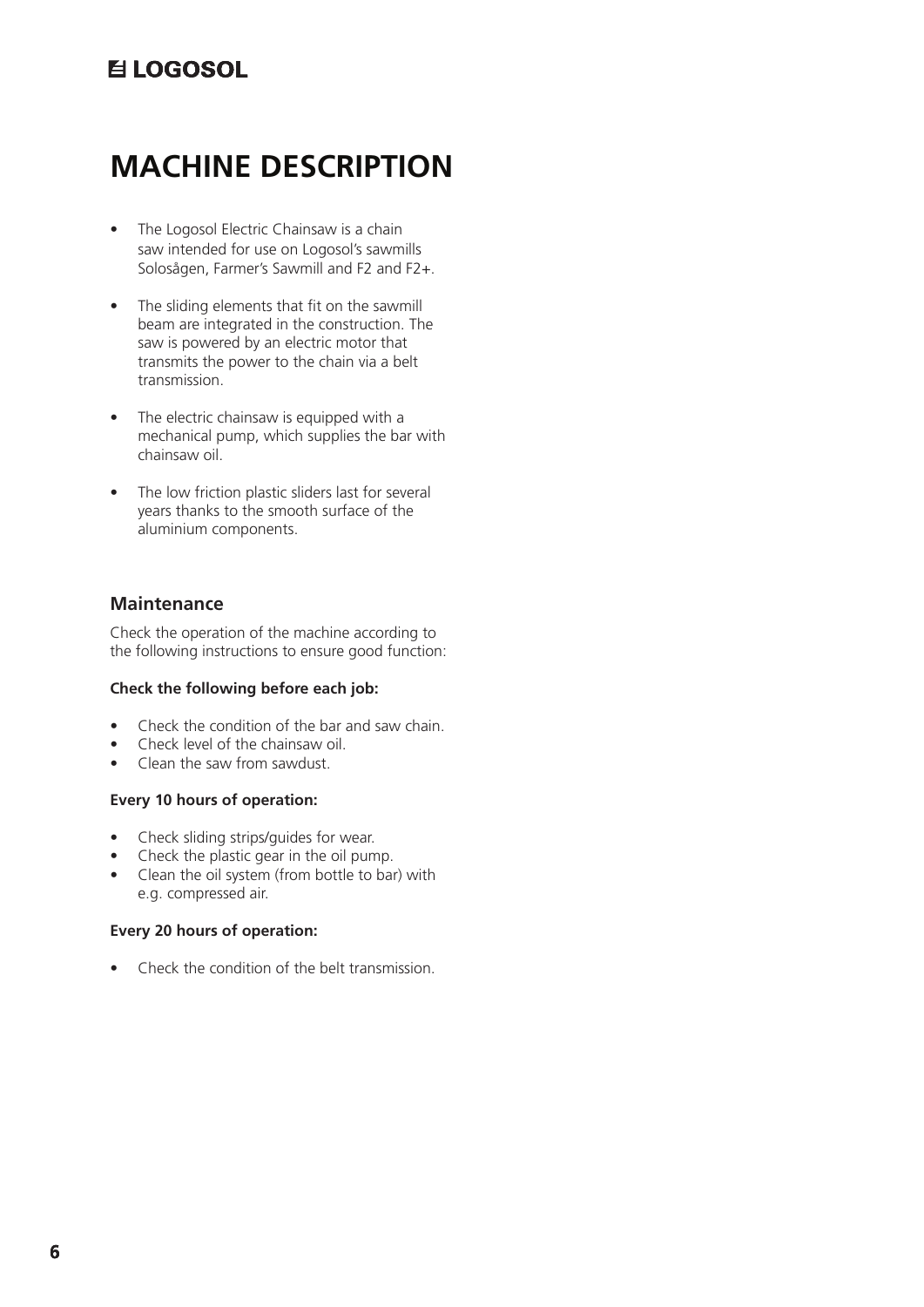

- 1 Base asembly<br>2 Motor asemb
- Motor asembly
- Motor plate
- 4 Oil pump axle asembly<br>5 Chain guard asembly
- Chain guard asembly
- 7 Belt pulley<br>8 Stop screw
- Stop screw SK6SS M8x10
- Belt pulley
- Poly V belt
- Tapered hex socket screw M6x16
- Flange Nut M6MF M8
- 13 Hex socket screw M8x55<br>14 Hex socket screw MC6S N
- Hex socket screw MC6S M8x20
- Bottom plate
- Slide strips (saw carriage)
- 17 Spring washer Din137Bd 15x8
- Hex socket screw Mk6S M8x35

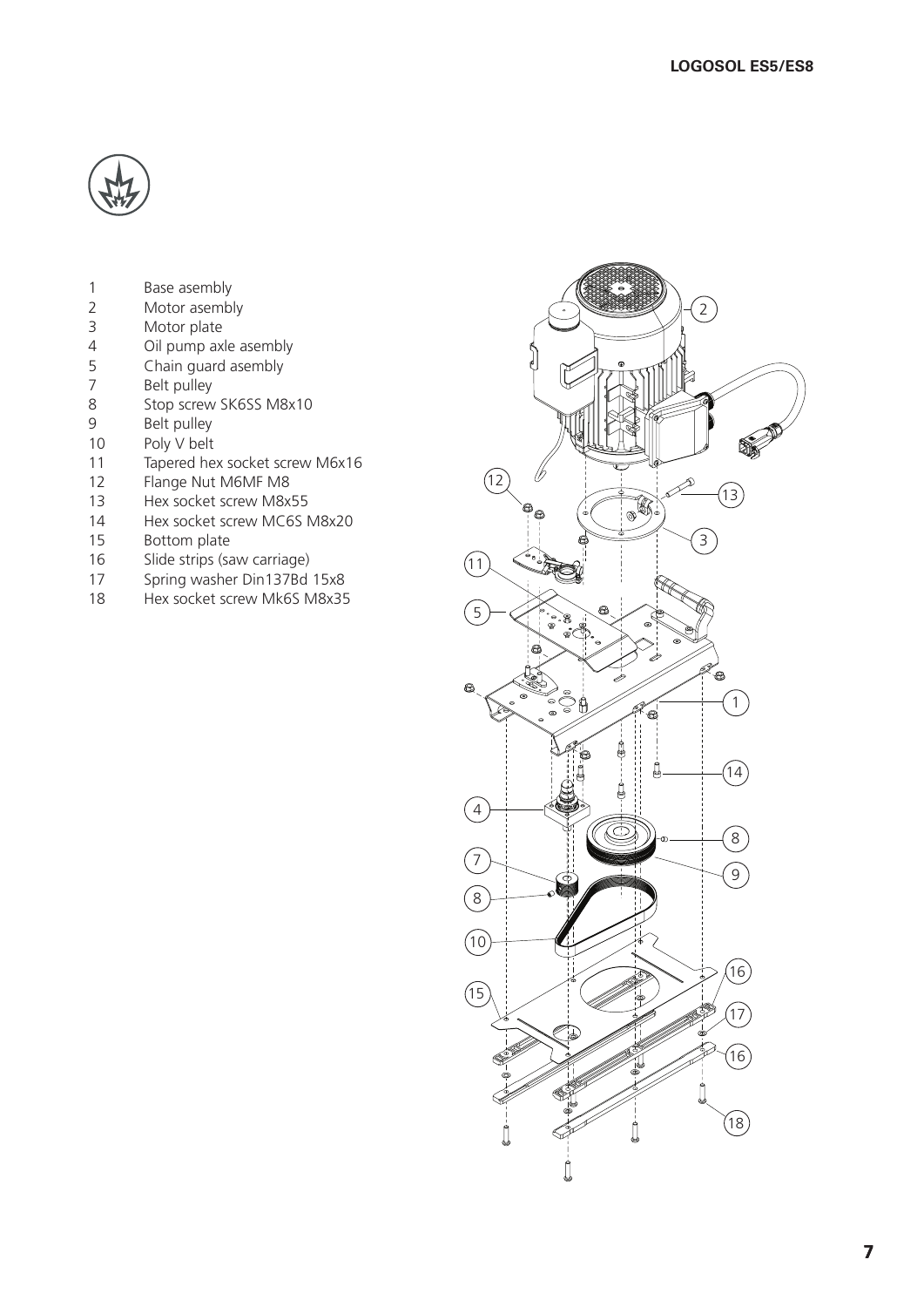### **TECHNICAL DATA**

| $\sim$ |  |  |
|--------|--|--|

| Rated power ES5 ELECTRIC CHAINSAW | 4.6 kW                                             |
|-----------------------------------|----------------------------------------------------|
| Rated power ES8 ELECTRIC CHAINSAW | 8 kW                                               |
| <b>TRANSMISSION</b>               |                                                    |
| Multi-V belt (10 PJ 610)          | Max. belt tension: 290 N, Percent elongation: 0.29 |
| Chain speed                       | $18.5 \, \text{m/s}$                               |
| <b>NOISE LEVELS</b>               |                                                    |
| Sound pressure, unloaded          | 97.0 dB(A)                                         |
| Sound pressures, loaded           | $102.0 \text{ dB}(A)$                              |
| Sound power level                 | 113.0 $dB(A)$                                      |
| <b>DIMENSIONS</b>                 |                                                    |
| Height                            | 410 mm                                             |
| Length                            | 425 mm                                             |
| Width                             | 410 mm                                             |
| Weight                            | 38/42 kg                                           |
| <b>ELECTRICAL SYSTEM</b>          |                                                    |
| Power supply                      | 50 Hz 400 V 16 A                                   |
| Enclosure rating                  | <b>IP 54</b>                                       |
| Electrical connection             | CEE system (round plug) 16A, with inverter         |
|                                   |                                                    |





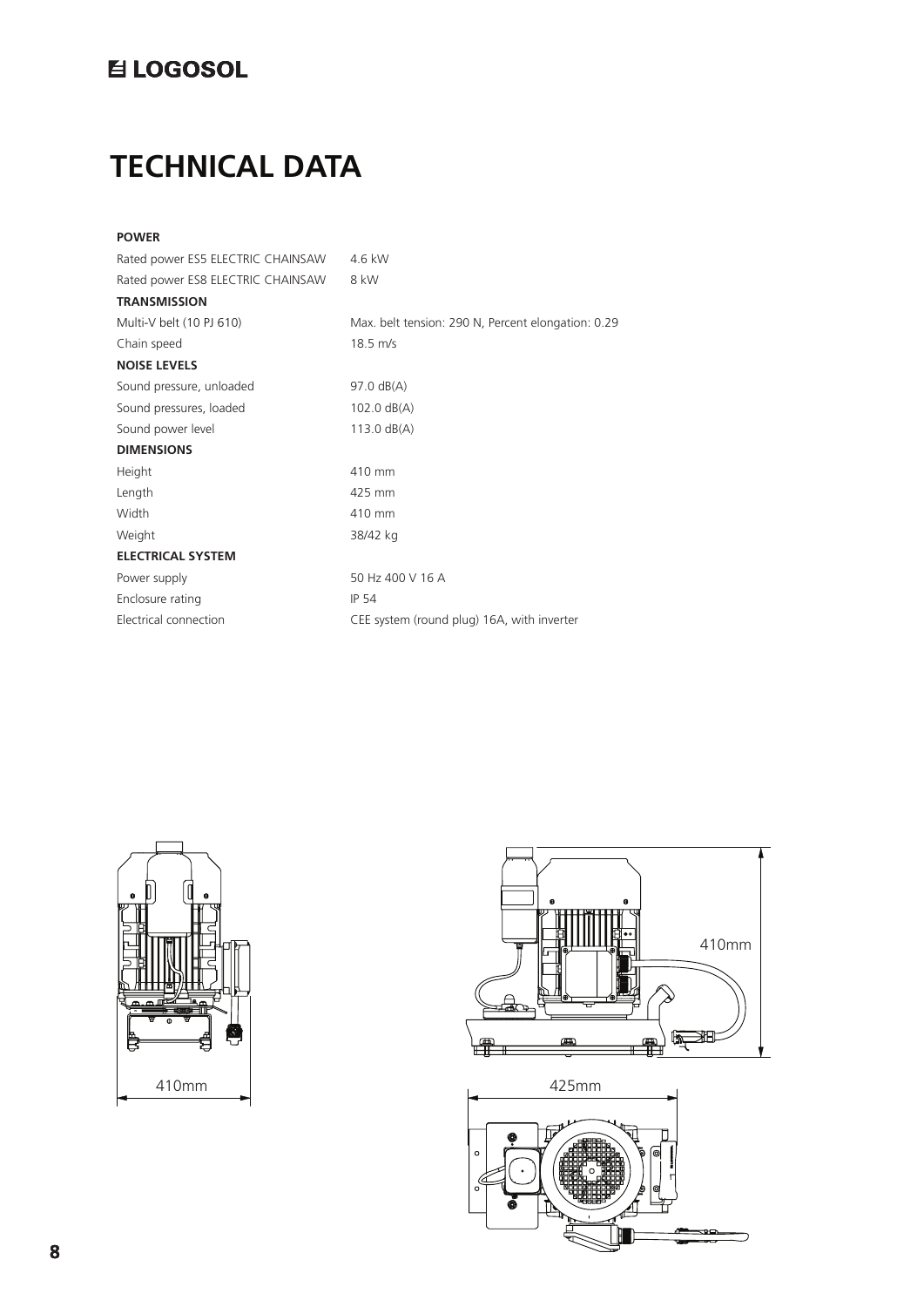### **BOLTS & NUTS**

Definition of fasteners.





### **ADDITIONAL SYMBOLS**

The following symbols are used as supplements to the symbols above to describe the design or function of the fasteners.



### **DIAMETER & LENGTH**

The size of a fastener is written as a diameter measurement **(M)** ISO 68-1. For bolts, this is followed by a length measurement. The length of the bolt is measured from below the head to the tip of the bolt.

| (Diameter) | (Längd) |    |
|------------|---------|----|
| M8         | x       | 20 |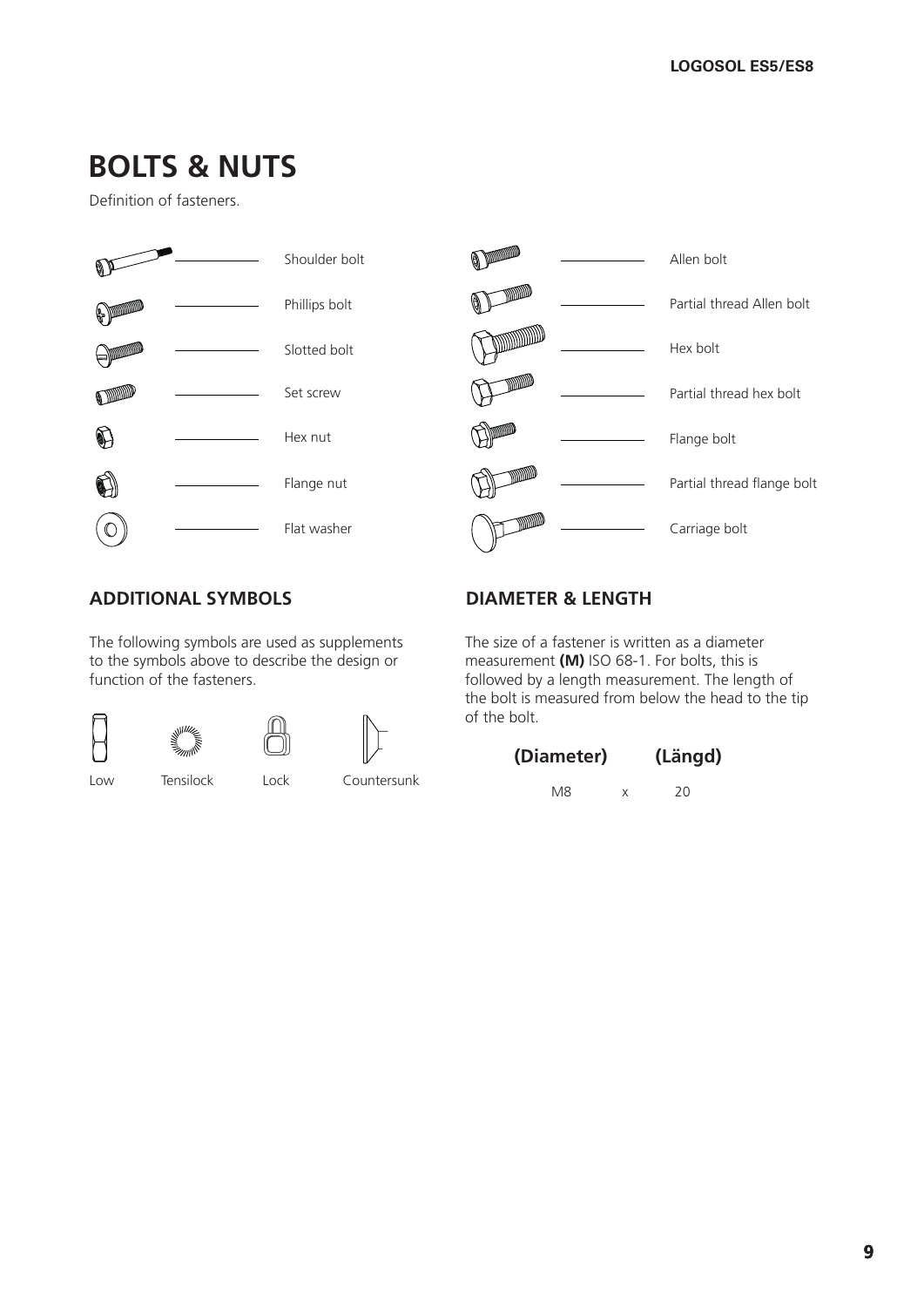### **ULOGOSOL**

ES5 ES8  $1 x \_$ 

6610-00-0005 6610-00-0015





6600-000-3006 1 x

6600-000-3007 1 x



6600-005-3005





2 x - M6

 $\bullet$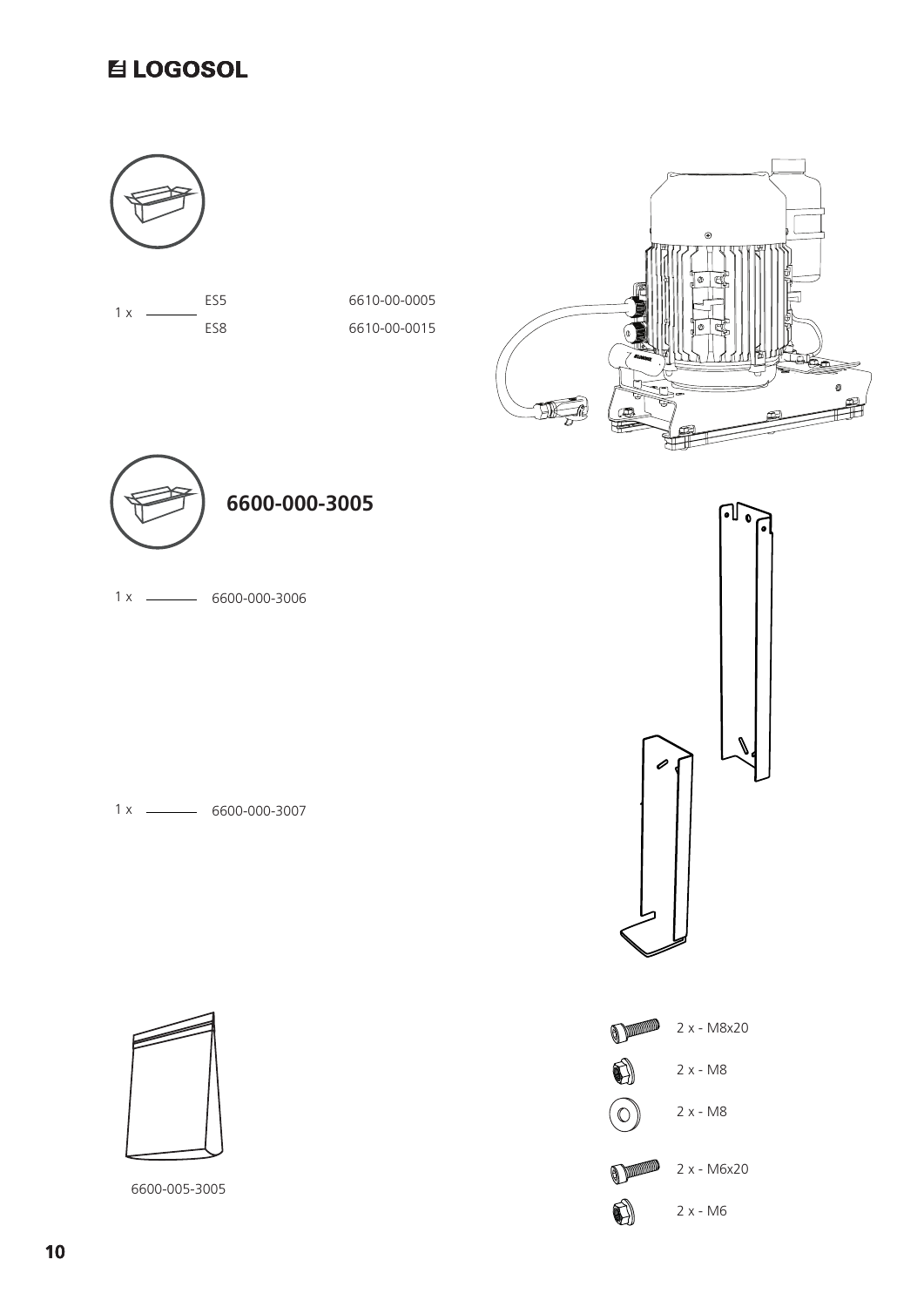030

心。





#### **ATTACH THE SUPPORT LEG**

Fit the support leg to the operator side of the guide rail..



2 x - M6x20

2 x - M6

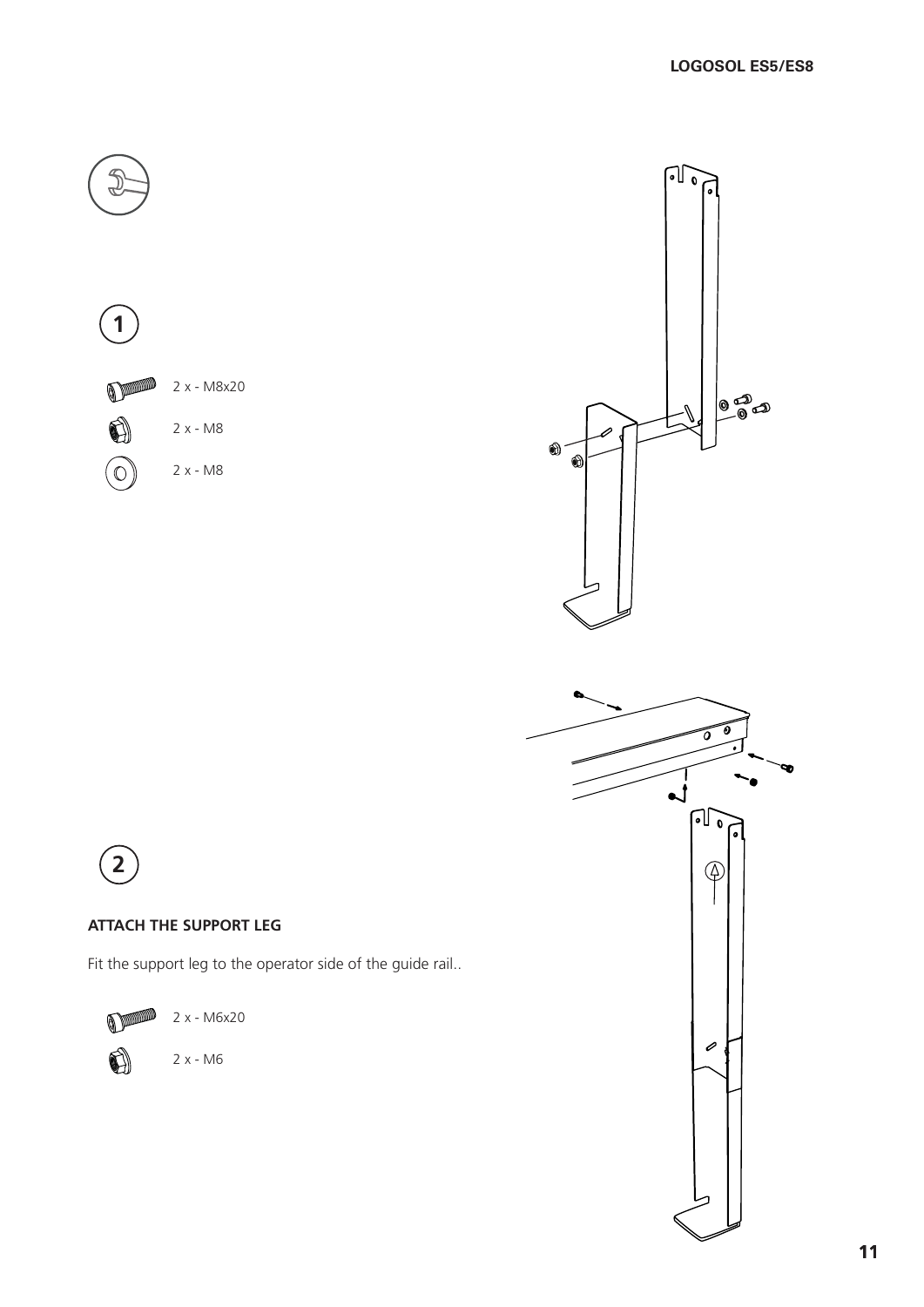### **FEATURES**

#### **BELT TENSION**

Normally, a multi-V belt lasts for many years of use but after a time of service, it may need to be tightened so as not to slip when sawing. In order for the belt to last as long as possible, it should be tightened so tight that it just grips but no more.

**Do as follows:** Tilt the saw and loosen the motor securing screws, release as little as possible to free the motor. Then adjust the belt tension using the adjusting screw on the end of the machine. Tighten the motor securing screws thoroughly after completing the adjustment.



#### **ADJUSTING THE SLIDE STRIPS FOR OLDER LOGOSOL CHAIN SAWMILLS (M1-M8,F1)**

If you have an older Logosol chain sawmill (M1-M8 and F1) you may need to adjust the slide strips so the saw can pass the log supports.

**Do as follows:** Slightly loosen the six bolts that hold the slide strips. Push the orange chassis back until it is aligned with the front slide strips. Tighten the bolts again.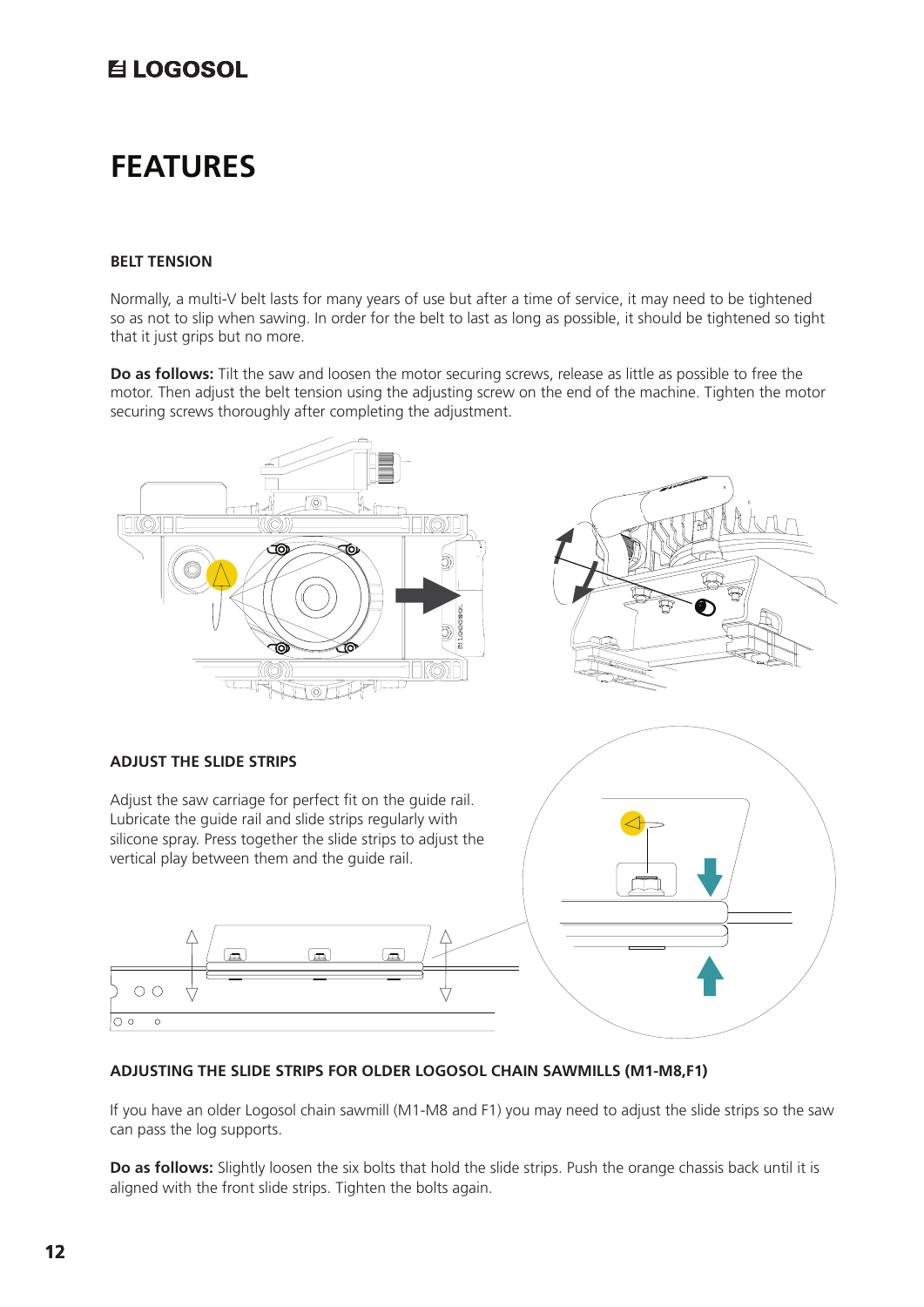#### **MOUNT THE GUIDE BAR**

Make sure the power supply is cut. Loosen the nuts holding the bar and lift off the guide bar plate. Place the bar and chain in place and replace the cover plate. Check that the guide bar is resting against the spacers and that it is not jammed up with wood chips or by the chain tensioner. Also check that the chain is turned the right way round and that it lies firmly against the whole sprocket.

Pull the chain around by hand before starting the machine to make sure it is correctly installed.



#### **CHAIN TENSION**

Make sure the power supply is cut. Slightly loosen the two nuts holding the guide bar. The chain is tensioned by turning the adjusting bolt located on the side of the machine. Do not tighten the the chain too much. You should be able to easily pull the entire drive link out of the groove in the guide bar using your thumb and forefinger. If the chain is tightened too much, it will lead to increased wear on both the chain and the guide bar. Retighten the guide bar nuts once the chain tension is correct.

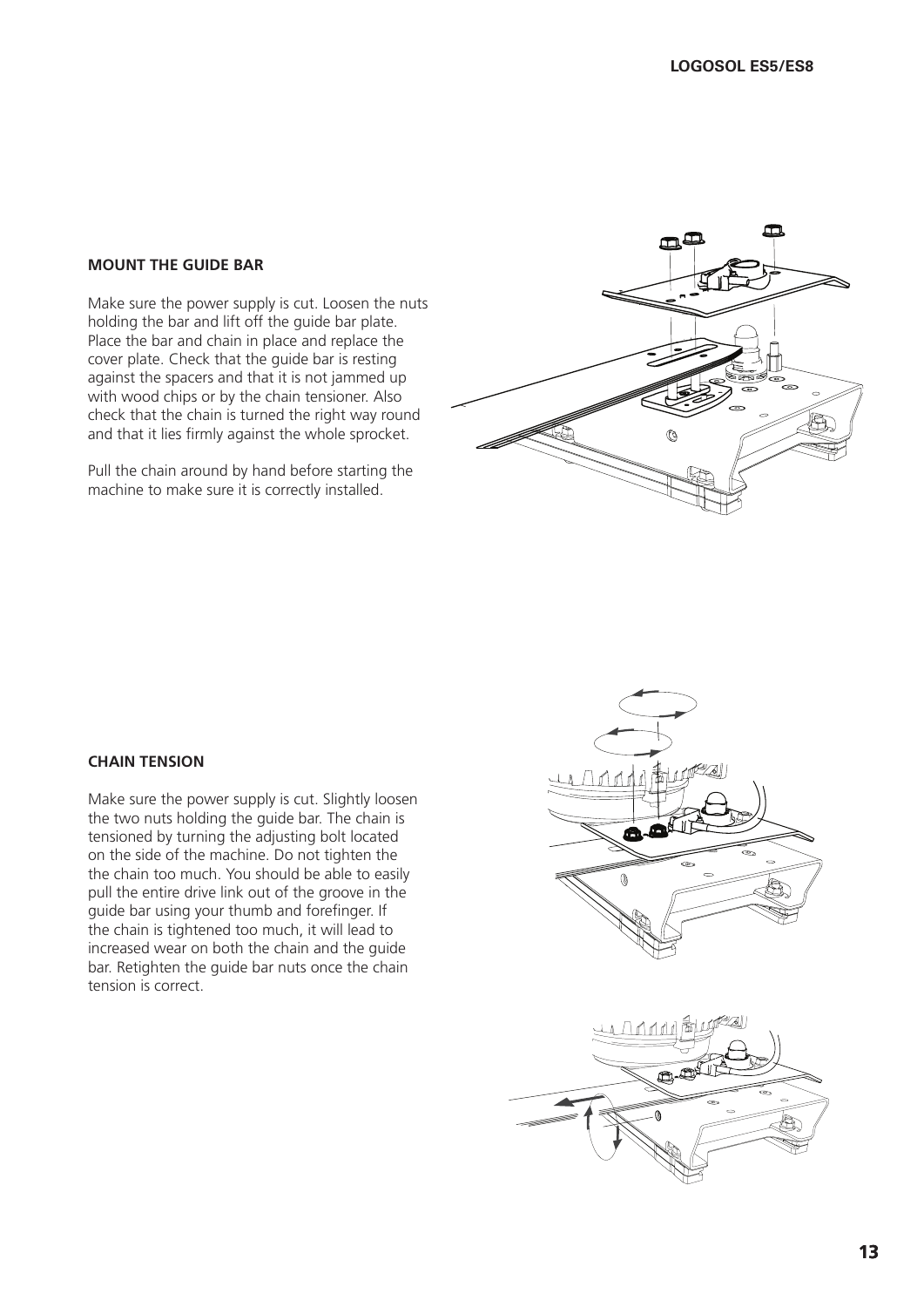### **ELECTRICAL SYSTEM**

The motor has thermal overheating protection. When the temperature in the motor winding becomes too high, the engine will stop and cannot be started again until it has cooled down.

The chain should rotate counter-clockwise seen from the cutting side of the guide bar. If, on delivery or after a cable change, the motor rotates in the wrong direction, the direction of rotation can be reversed by turning the phase inverter in the saw's electrical contact (the two pins on a white plastic disc). Use a big flat screwdriver.

To avoid voltage drop, it is important to always use as short a power supply cable as possible. The cable area must be at least 2.5 mm<sup>2</sup>, and 4 mm<sup>2</sup> for cable lengths over 50 m. If the voltage is too low, the power of the motor will be reduced, and the electrical equipment may be damaged.

To start the saw unit, hold down the hold-torun button (2) and press the green button (1) at the same time. To stop the saw unit, you can either release the hold-to-run button or press the emergency stop button (1).

- 1 Green= On, Red = Emergency Stop
- 2 Hold-to-run button
- 3 Electrical contact with phase inverter

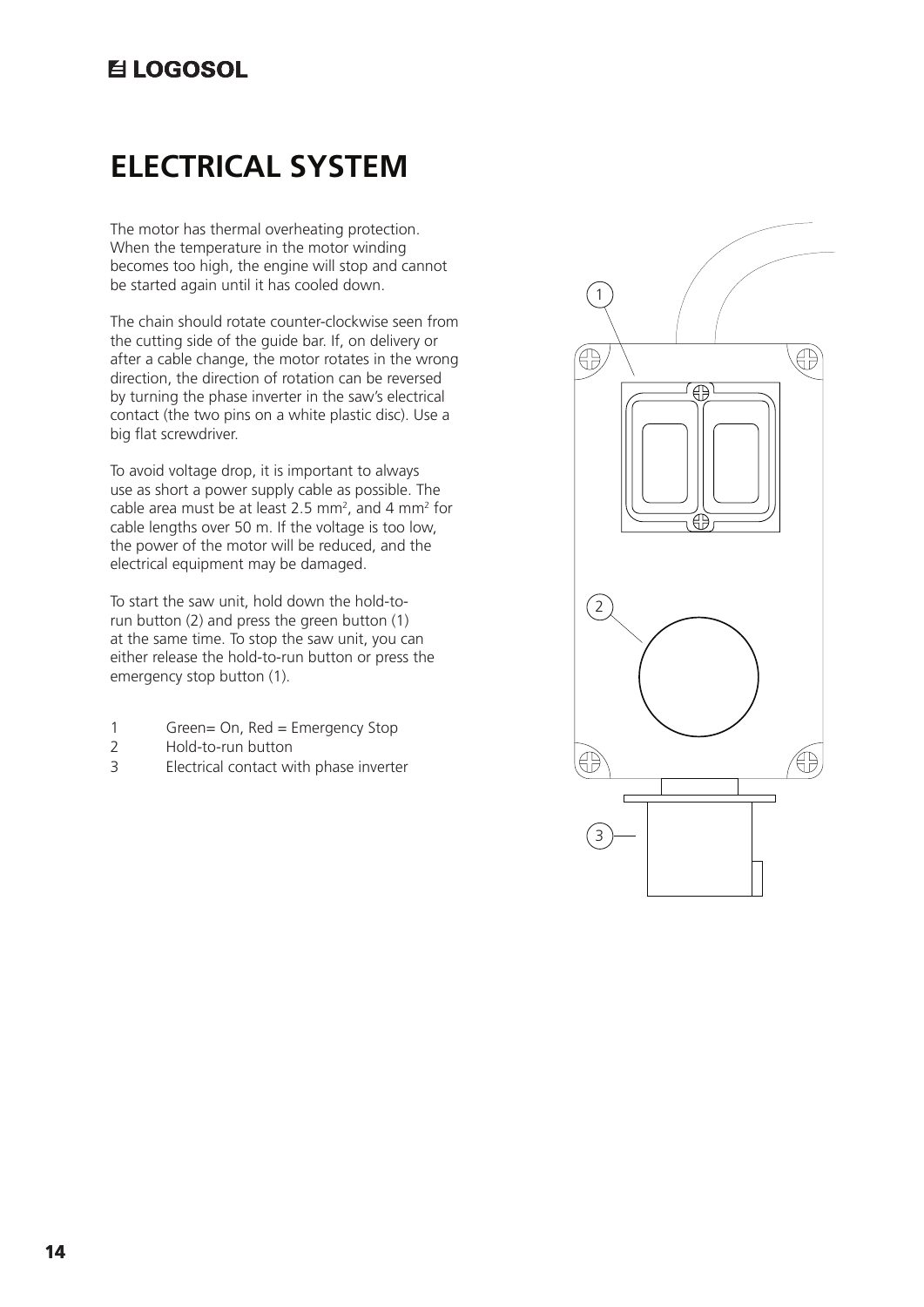### **TROUBLESHOOTING**

#### **Causes of incorrect measurements**

**A. The sawmill is incorrectly adjusted or set-up.**

**B. The cutting equipment does not work as it should.**

**C. Tensions in the wood.**

#### **A. Checking the sawmill**

**1.** Check that each of the four legs of the sawmill stands firmly and that the feet do not sink into the ground when the sawmill is loaded with a heavy log.

**2.** Check the levelness of the log beds to make sure that the sawmill is not skewed. Check both when the sawmills is loaded and unloaded.

**3.** Using a set square, check very carefully that the guide rail is at an exact 90° angle to the long legs. even a small deviation can lead to incorrect timber measurements.

**4.** Set the distance between the guide bar and the log beds so that it is exactly the same at both log beds. Make sure that the guide bar and the log beds are fully parallel.

**5.** Check that the guide rail is absolutely straight by sighting along it, or by stretching a string over the guide rail and using nails or the like as spacers between the string and the guide rail.

If support legs are used for the guide rail, it is essential that they stand on a rigid surface such as a pole driven into the ground.

Even factory-new guide bars can be out of true. This is detected if the parallel relation to the log bed changes when the guide bar is turned over. A bent guide bar is most easily straightened by being pressed up or down while the saw is mounted on the sawmill.

**6.** Check that the guide bar is straight in relation to the sawing direction by placing a straight 1.5 m long strip of wood on the guide bar (without the chain). Then sight across the wood strip. It must be parallel with the guide rail. If the wood strip is angled more than 5 mm forwards or backwards, it can have a negative effect on sawing. An out of true guide bar

is corrected by placing washers between the carriage plate and the slide rail. Non-parallel guide bars most often occur when chainsaws other than Stihl are used.

**7.** The sawmill settings can be checked by placing a broad board of maximum length on the log beds for edging. First saw away a 1⁄4" wood strip from one side of the board. Then turn the board, set both log beds to the same height and saw off a 1⁄4" strip. Now measure the width of the board carefully. If the board is not the same width along its entire length, it means that the log beds are incorrectly set or that the guide rail is not straight.

#### **B. Checking the cutting equipment**

The guide bar must not cut upwards or downwards during sawing. If the cutting equipment is faulty, it is most noticeable when the guide bar leaves the log. If the guide bar does not 'float' out of the log but springs up or down, problems can arise. This can be an indication that there is something wrong with the guide bar or the chain.

#### **Reasons for malfunction in the cutting equipment:**

**1.** A common cause of sawing problems is that blunt chains are used.

**2.** The chain may be damaged on one side, for instance by metal objects in the log. The chain may still cut, but pulls up or down.

**3.** The chain may have been filed incorrectly. The teeth on one side may have been filed less than the ones on the other side. To get a more even result, try to maintain the same working position when filing the left and the right sides of the chain. A few teeth that are damaged or that are missing, e.g. by sawing through nails, usually have very small effect on the function of the chain.

**4.** When precision diminishes after a period of problem-free sawing, it is almost always due to wear on the guide bar.

**5.** If you get a ridged surface, consult The Handbook for Your Cutting Tools. It can be downloaded free of charge from our web site.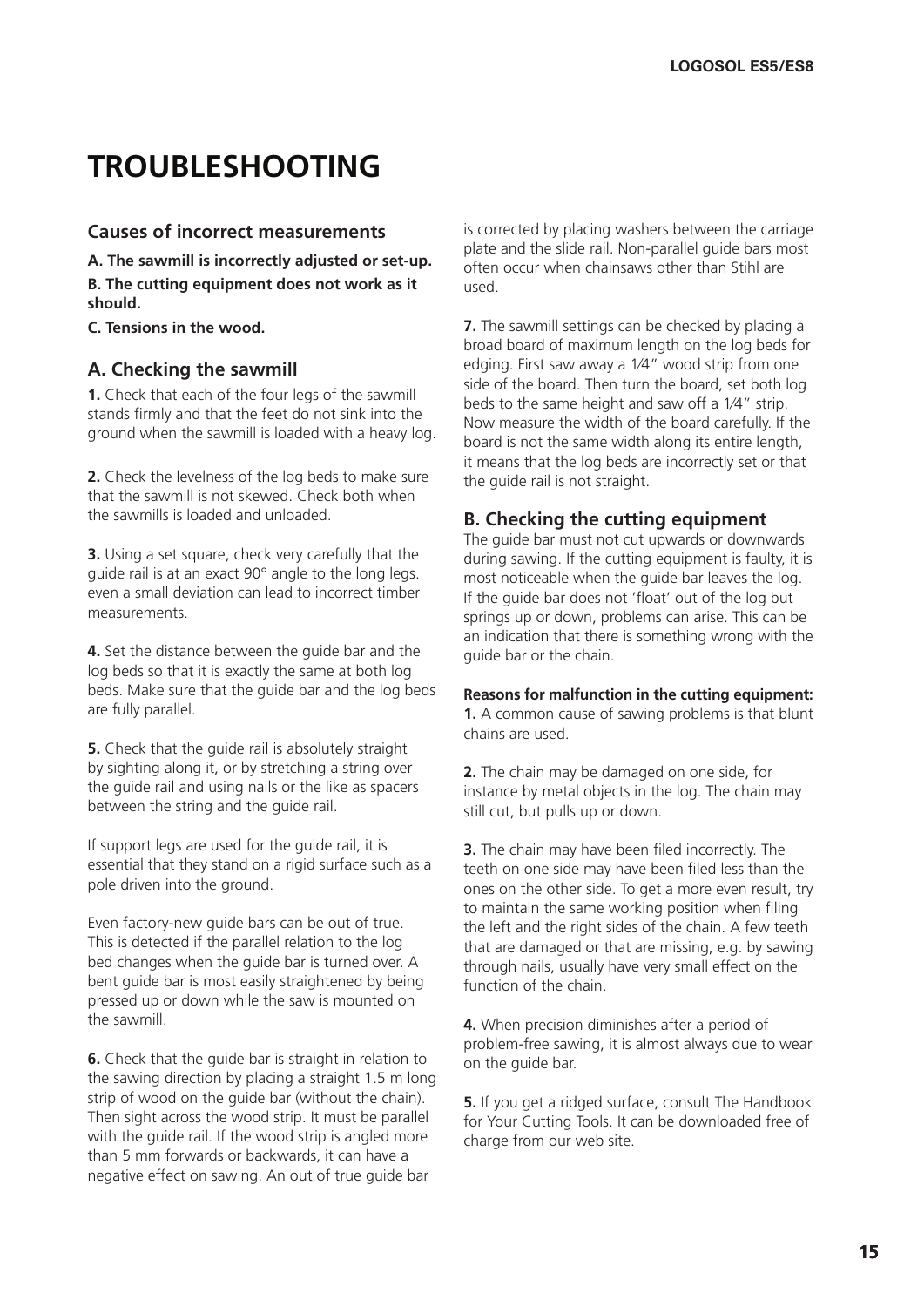#### **C. Tensions in the wood**

The sawmill can only saw straight. If the wood twists during sawing, then precision will be lost. Tension can cause large variations in measurement. Hardwood often has higher tensions than softwood. But tensions in softwood can also be problematic. Trees that have grown on steep inclines, for instance, can have high tensions. In such cases, a whole group of logs can be difficult to saw.

Tensions can also arise in storage. If the bark and top segment begin to dry, the whole surface will begin to shrink. In such a case, the log may bend slightly, when one side is sawn.

It is easy to discover tension in the wood that leads to measurement errors. Each time you pull the saw back, you can read what is happening in the log. As long as the guide bar continues to lie just above the newly sawn surface, the log has not bent. However, when there is space between the guide bar and the sawn surface, or if the guide bar is pressed upwards when the saw unit is pulled back, it is time to plan how the next cut should be made to reduce the effects of tensions.

When sawing from the top towards the bottom of the cant, the cant has a tendency to bend downwards at its ends. This is especially true if there is large root-end growth. Due to this, it is uasaully best to turn the log over after passing through the centre, and saw the rest of the material from the other side.

If you still want to saw logs with high tensions, it can be a better alternative to use a chain saw and a Timberjig (SKU: 4900-000-1000) to slice up the log. The Timberija follows the previously sawn surface and therefore gives better precision if the log bends.

#### **Some tips for avoiding the effects of wood tensions**

**1.** Cut wood with tensions in as short lengths as possible. By reducing the log length to app. 2.5 m, the precision will be high even if there are high tensions in the wood.

**2.** Work around the log, sawing all sides in order.

**3.** To get perfect measurements on the last board, you can use a newly sawn cant as underlay when making the last cut. Another way is to use special accessories for the sawmill to support the ends of the cant. If many logs that are over 3.5 m long are to be sawn, it is best to extend the sawmill by 1 or 2 m and add one extra log lifter/log bed.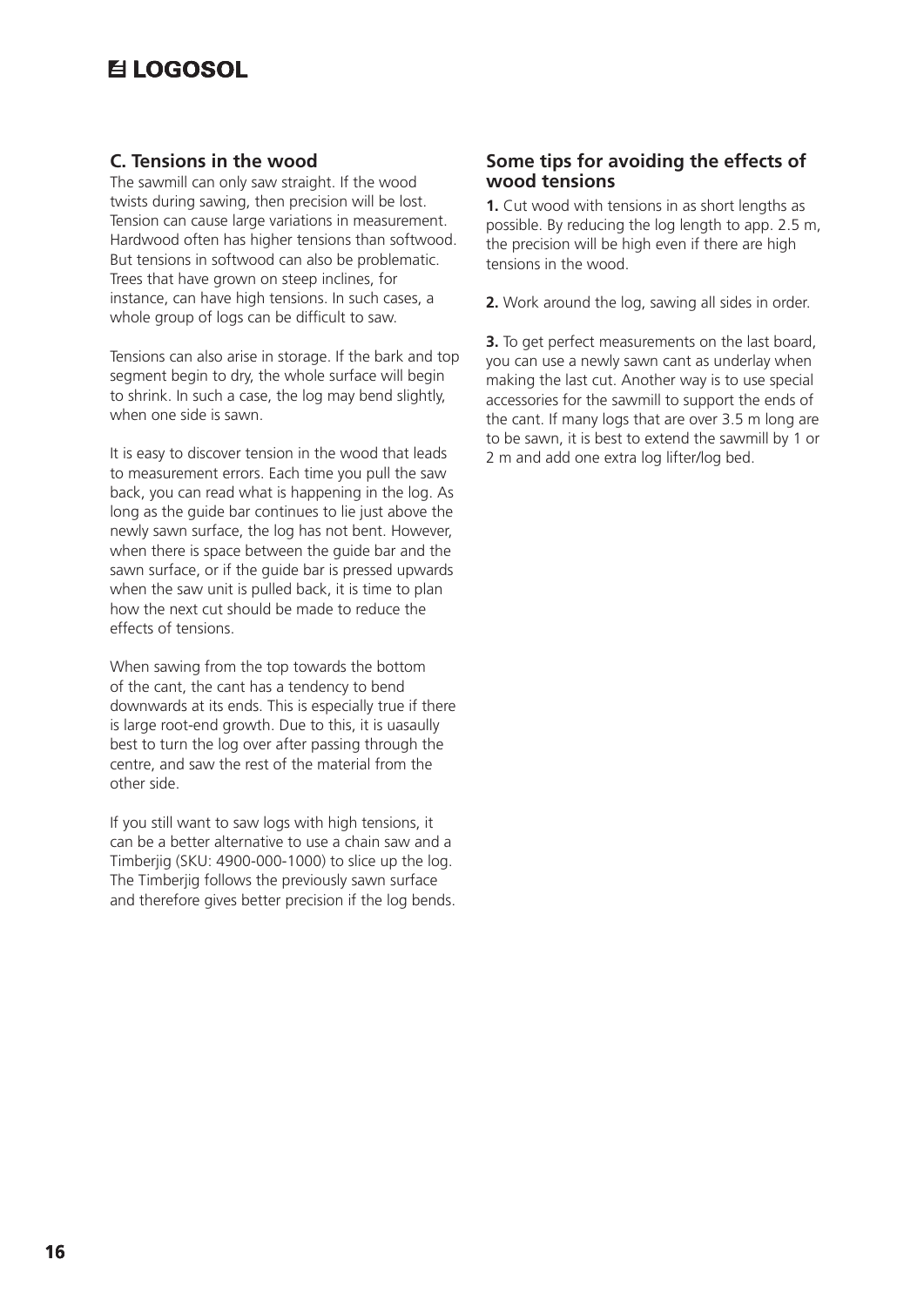### **TROUBLESHOOTING**

| <b>PROBLEM/SYMPTOM</b>                     | <b>PROBABLE CAUSE</b>                                                                                               | <b>REMEDY</b>                                                                                                                                                                                                                                  |
|--------------------------------------------|---------------------------------------------------------------------------------------------------------------------|------------------------------------------------------------------------------------------------------------------------------------------------------------------------------------------------------------------------------------------------|
| The saw cuts slowly                        | · Dull saw chain<br>• The slide strips/guides are set<br>incorrectly<br>. Resin and dirt on the guide rail          | • Resharpen or replace the saw chain.<br>• Adjust the slide strips/guides as<br>described in the instructions.<br>• Clean the guide rail and use silicone<br>spray (art.nr. 9999-000-5110) to reduce<br>friction between the saw and the rail. |
| The guide bar wears out quickly            | • Feed pressure too high<br>· Substandard saw chain oil<br>· Insufficient oil lubrication                           | • Reduce the feed pressure (especially<br>when making narrow cuts).<br>• Change to a high-quality saw chain oil.<br>• Clean oil ducts and hoses.                                                                                               |
| Insufficient oil lubrication               | · Dirt in oil bottle/hose/guide bar<br>• Old oil has hardened<br>· Worn oil pump<br>· Worn plastic gear in oil pump | • Clean the entire oil system.<br>• Clean the entire oil system.<br>• Renew the oil pump.<br>. Renew plastic gear in the oil pump.                                                                                                             |
| Chain breakage                             | · Insufficient lubrication<br>• The chain is too tight<br>· Worn chain sprocket<br>• The chain is too slack         | • Clean oil ducts and hoses.<br>• Adjust the chain tension as described in<br>the instructions.<br>• Check the chain sprocket and change if<br>necessary.<br>. Tighten the chain as described in the<br>instructions.                          |
| The guide bar cuts upwards or<br>downwards | • The bar rails are not at a level<br>• Loose guide bar<br>. Worn or incorrectly adjusted<br>slide strips/guides.   | • Grind the bar rails so that they are<br>completely level.<br>• Check that the guide bar is securely<br>attached.<br>• Check the slide strips/guides and change<br>if necessary.                                                              |
| Angular error on the sawing result         | • Misaligned bar nose steering<br>· Loose guide bar<br>. Worn or misaligned slide strips/<br>quides                 | • Adjust the bar nose steering so that the<br>guide bar is parallel to the log beds.<br>• Check that bar is securely attached<br>• Check wear and adjustment of saw's<br>plastic slide strips/guides. Adjust and/or<br>renew if necessary.     |
| Washboard patterns on the sawn<br>boards   | · Worn guide bar<br>• Incorrectly sharpened saw chain<br>• The sawmill is unstable                                  | . Renew the guide bar or grind the bar<br>rails<br>• Resharpen the saw chain.<br>• Check that the sawmill is firmly anchored<br>with support under both rail ends.                                                                             |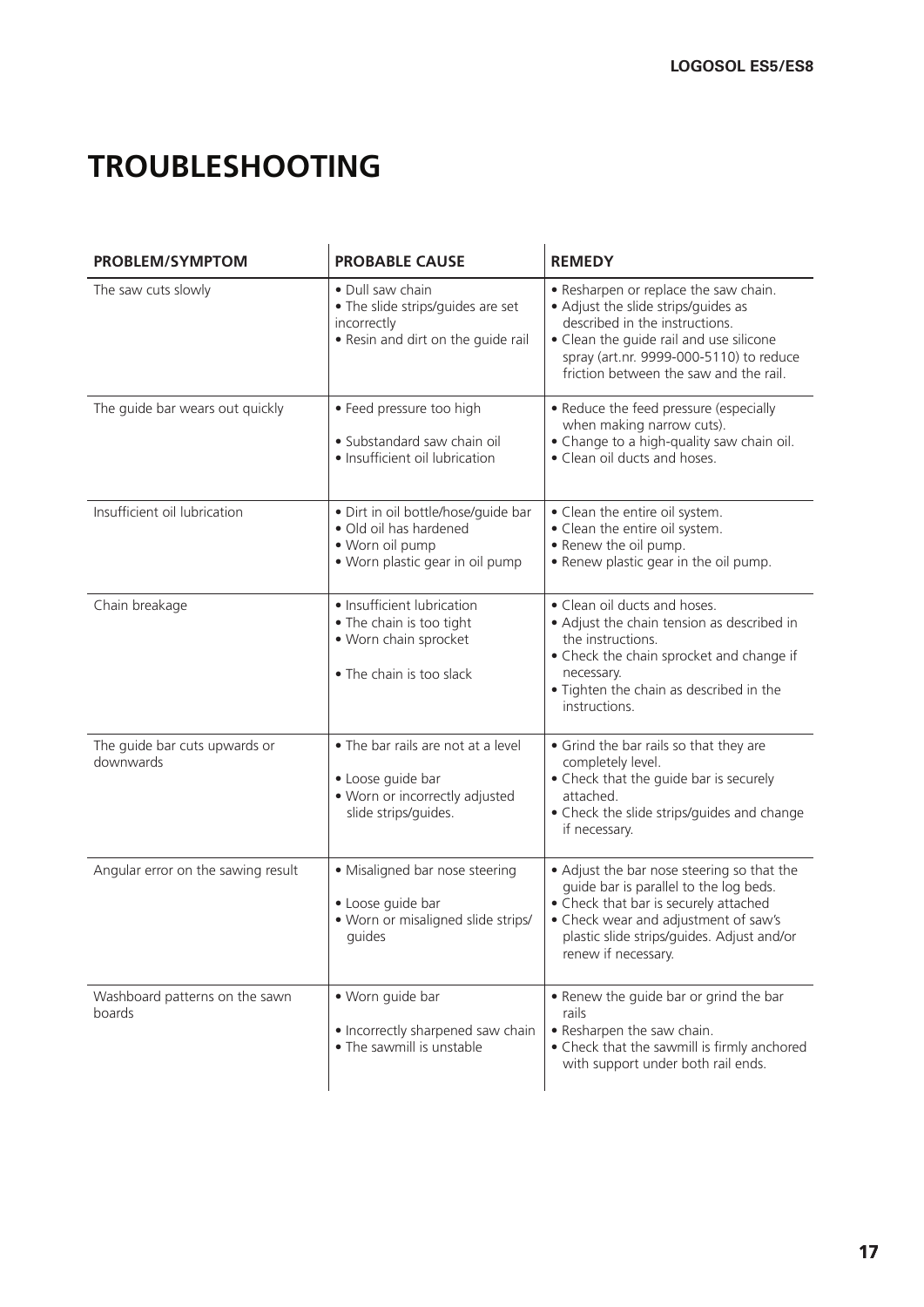### **CUTTING EQUIPMENT**

LOGOSOL's ripping chain allows quick length sawing with a thin kerf. But it is less durable than normal chains. If you keep the cutting equipment in good condition, you get the right timber dimensions, faster sawing and the cutting equipment will last longer.

### **Sharpen the chain before it gets dull**

When the chain is beginning to get dull, you will notice that the cutting speed is decresing, the guide bar becomes hot and it becomes harder to feed the saw unit forward. Stop sawing immediately! Acctually, when this happens, it is already too late to sharpen the chain. Sawing with a dull chain exposes the cutting equipment to high levels of mechanical stress. Therefore, sharpen the chain before it becomes dull!

### **Avoid chain breaks**

If you are sawing too long with a dull chain, it can break. The chain breaks under the cutting teeth, and you will see that it is worn there.

If, however, a drive link breaks, this can be due to the chain and sprocket not being a good match. The best solution is to run 5 chains alternately on one chain drive. When the chains are worn out, then replace the entire set. A completely new chain on a worn sprocket can break in the first few minutes of use.

It is not recommended to run a normal 1.6 mm cross-cutting chain and 1.3 mm ripping chain on the same sprocket.

### **The guide bar can pull askew**

If the chain has been damaged on one side or been filed unevenly, it can run incorrectly. The guide bar is pressed upwards or downwards and "springs back" when it comes out of the log. The chain will then wear more on one bar rail, and if you continue to saw the guide bar will wear unevenly. Even though you replace the chain, an unevenly worn bar can guide the chain incorrectly and, in addition, the new chain can also be worn down. An unevenly worn bar can be repaired. File bar rails so they are equally high e.g. with an edge file (SKU: 9999-000-0450) or LOGOSOL's electric guide bar grinder (SKU: 7804- 000-0005).

Another more common reason for the guide bar pulling askew is that it is worn out so that the drive links touches the bottom in the track of the guide bar and the chain loses the support provided by the bar rails. This is shown on the chain by the tip of the drive link becoming worn.

### **The best chain oil**

In order for the chain oil to work well it must be viscous and thready. When you place a drop between the thumb and the index finger and then open them, long threads should form. We recommend LOGOSOL's sawmill chain oil, SKU numbers as given below:

1 litre, SKU: 0718-000-1001 10 litres, SKU: 0718-000-1010

### **Handbook for your cutting tools**

LOGOSOL has a separate document which we keep updated with respect to the technical specification of the latest new products. It is called 'The Handbook for Your Cutting Tools' and can be downloaded free of charge from our web site. You can also order a printed version.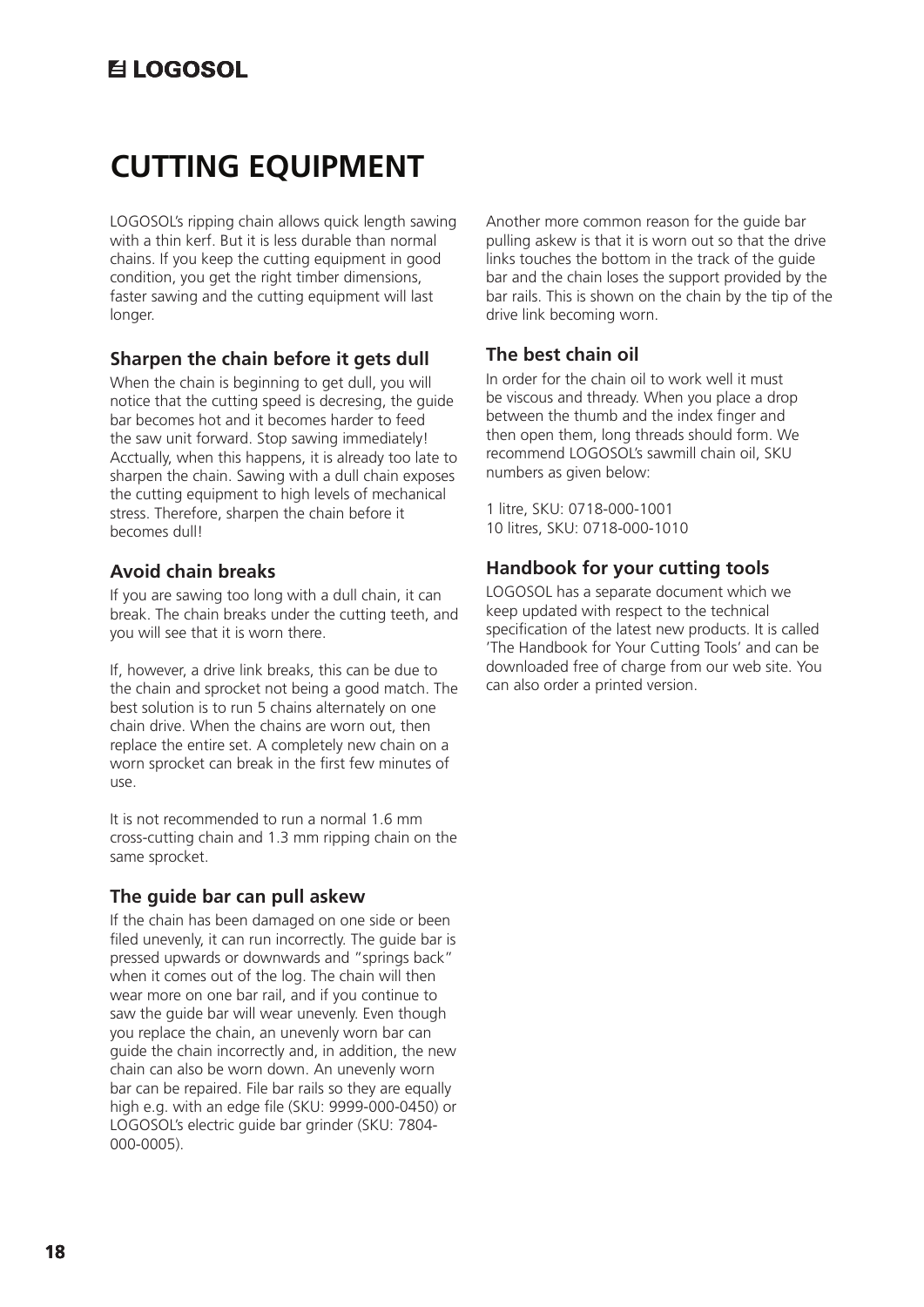### **SAWING: TIPS AND ADVICE**

At the start, it can be a good idea to draw lines on the log ends showing what you are planning to cut out from the log. Use a broad tip marker pen to make the line correspond with the kerf.



#### **Keep in mind that:**

- when an unsawn surface of the log faces down, the log bed where the top end of the log rests is to be set higher than the one where the root end rests.
- The beds are set to the same height when a sawn surface faces down.
- Compensate for the kerf (1 click equals 1/4'') when the board is cut above the guide bar.
- Do not compensate for the kerf when the board is cut under the guide bar.
- The last board must not be thinner than 2".
- Make sure that you do not cut into the log clamps.

#### **Through-and-through sawing**

Sometimes, it can be better to slice up the log into waney-edged boards. This way you can get a little more out of every log. However, this method takes a bit more



time. When cutting fine joinery timber, it can be a good idea to edge only one side before drying the timber. The last edging is not made until you know what the board is to be used for. This is to be able to make use of as much as possible of the timber.

When you are going to slice up a log, it is best if you first cut off a thin slab and then turn that side down to make the log rest on a flat surface on at least one of the log beds. This prevents the log from moving

between the cuts and you will have nice and even boards.

Rotate the log when you have come close to the centre of the log. Calculate at what height you should start sawing.

Remember to compensate with 1/4'' for every cut.

#### **Quarter sawing**

Quarter sawing provides you with the finest timber. You get optimum grain direction in every board, which is a big advantage when the wood is intended for cabinetmaking e.g. The downside is that it takes



time, it is difficult, and you get several different board widths. Quarter sawing should not be applied when cutting small logs.

Start by cutting the log in half at its centre. Then you cut through the middle of the halves to get quarters.

When cutting the boards, you turn the cant after each cut. Sometimes, it can be easier to cut from below. This way the height of the log beds can be left unchanged.

#### **Does this seem difficult?**

We are many here at LOGOSOL that have long experience in sawing. If you, as a new sawmill owner, have any question, you are warmly welcome to call us. We are happy to provide you with useful tips and advice.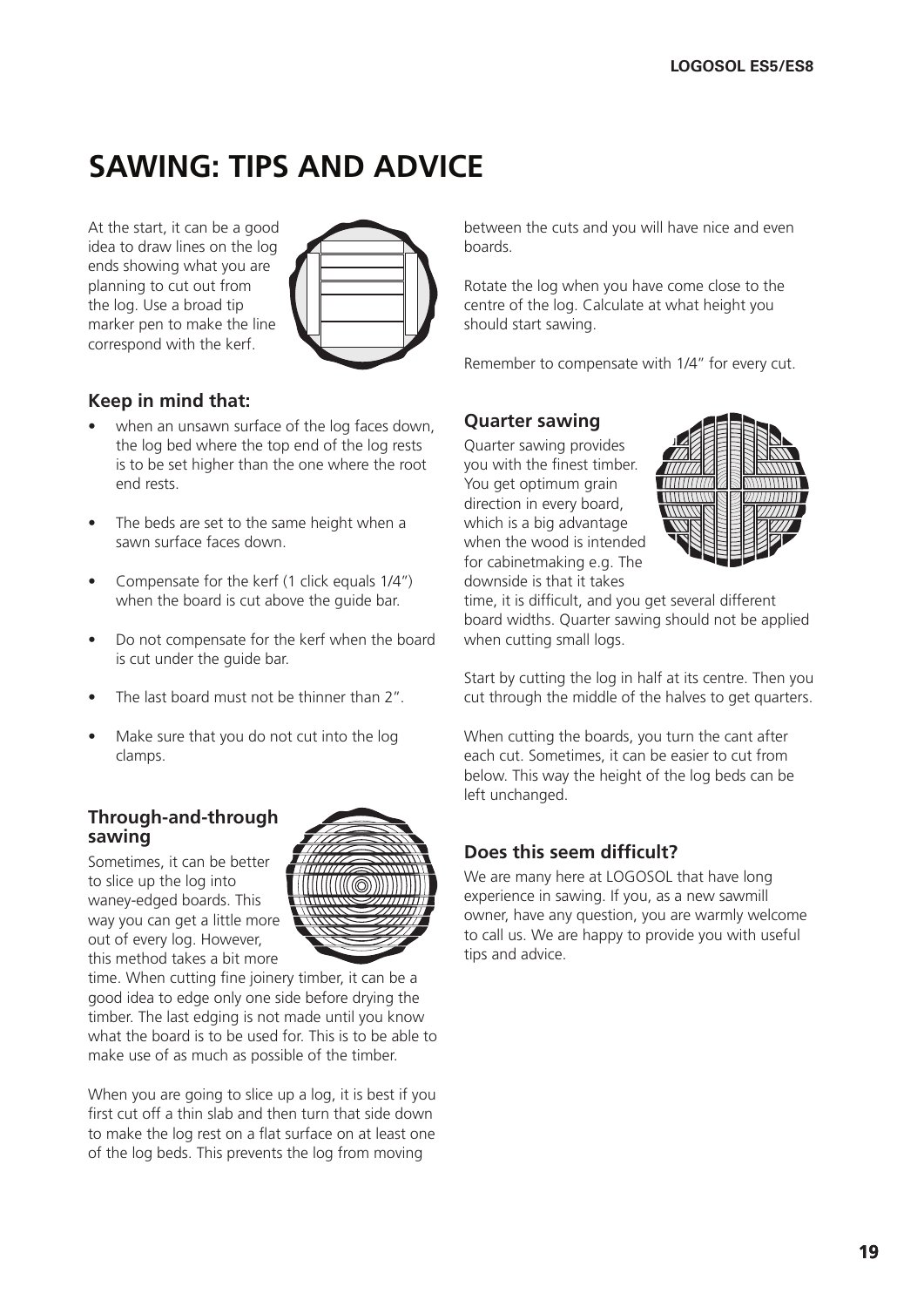### **PRECISION**

#### **Demands for precision**

We are convinced that a chain sawmill can provide as good results as, or better results than, other small-scale sawing methods. A large number of our customers have reported that they have never had better wood products than those they have sawn themselves. However, it is natural that we also meet customers who want to improve on the precision. Experience has shown us that variations in sawing results can have many explanations. The choice of raw material is vital. Cutting good boards from short, sturdy logs is considerably easier than getting high precision results from long, thin ones. Tensions caused by storage or place of growth can cause problems. Some tree types cause more problems than others, etc.

The precision requirements also vary. A result that is satisfactory for someone sawing boards for rustic fence posts may not be good enough for someone sawing boards to be used in construction without being planed first.

If you have gone through the various steps for adjusting the sawmill, checked the cutting equipment and observed the effects of tensions in the wood, but still do not get the sawing results you expect, please contact us at Logosol.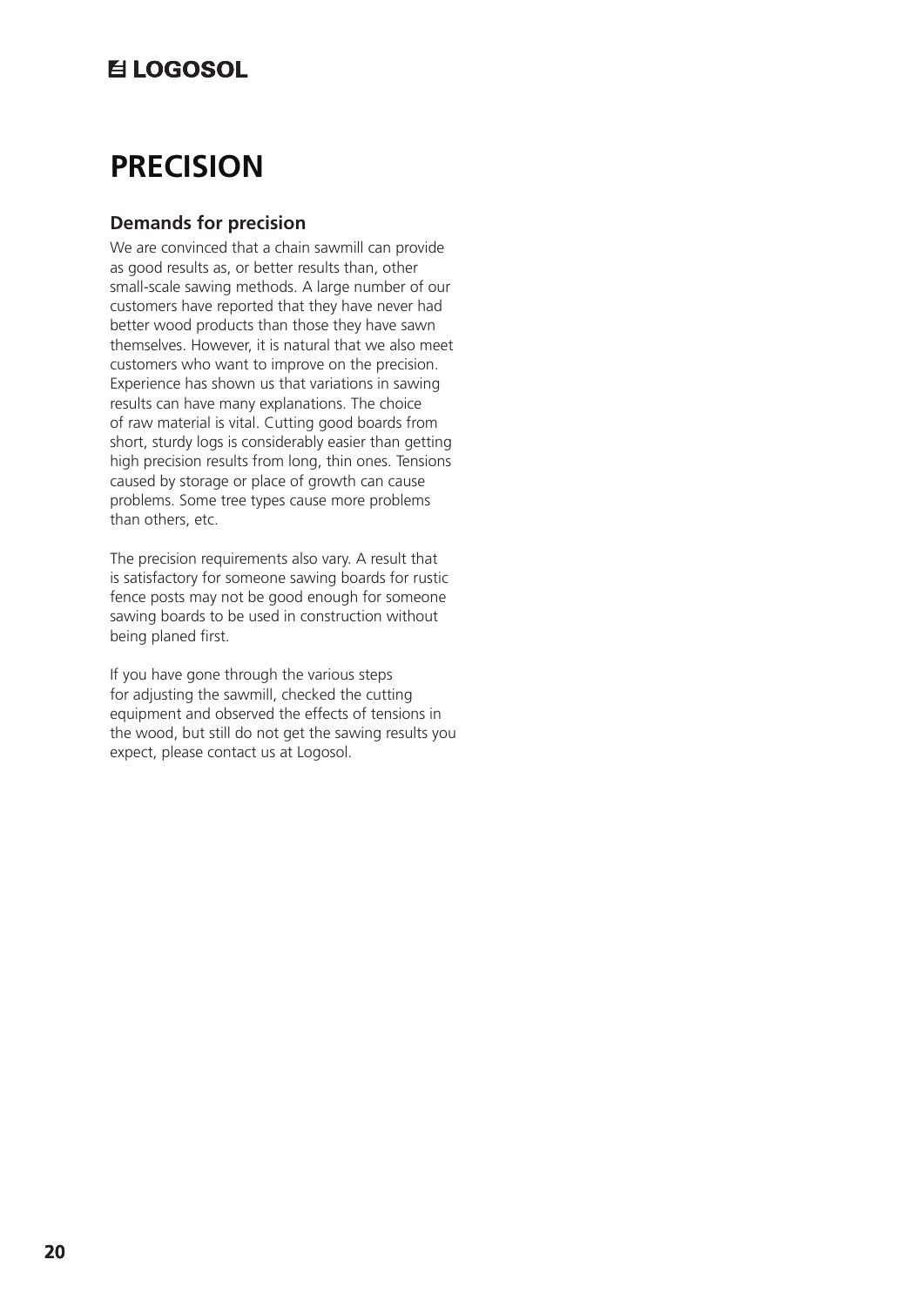### **DRYING THE WOOD**

Once the wood is sawn it must be dried. If this is not done in the right way, then there is a danger it will be damaged by fungal rot.

The best time for outdoor drying is in the spring. The relative humidity of the air is very low and the wood will dry in a couple of weeks.

Cut some supportive blocks in the length that corresponds to the width of your pile, ideally larger pieces, e.g. 5''5, to raise the wood from the ground, which should also be dry, level and free of growth. The spacing should not exceed 1 m and should lie level and in line with each other.

Cut spacers or drying sticks in the same length as the supportive blocks.They should be of the same thickness (1x1'' or 1x2'') and dry. (You can get material for these by making an extra cut when edging your boards.)

Place the first row of boards on the underlying surface. The boards are to be of the same thickness and be positioned a few centimetres apart. Then place spacers on the boards (in the same positions as the underlying supportive blocks) before the next layer is laid. It is important to place the spacers exactly over each other, to keep the boards from warping or bending.

The higher you pile the boards, the better pressure there is on the lower boards. Place roofing of plastic, metal sheeting or masonite over the top to provide protection from rain, but leave the sides open. Put a weight of some sort on the roof to put pressure on the top boards.

If the wood is to be used for fine joinery, it should be stored in a heated room for another 3-4 weeks (longer for thicker dimensions) or be dried in a wood drying kiln for a perfect result.

It is possible to use undried wood in some constructions, but it must be kept in mind that the width and height will shrink 5%. Wood also shrinks around 0.3% in length, but this can usually be disregarded. In order to avoid rot, you should not enclose undried wood in a way that makes it hard for air to circulate. One further tip: Do not drive two nails next to each other as the board will probably crack in the middle when it dries out. Drive one nail and wait with the second until the wood has dried.

One example of where you should use undried wood is when building log structures. In such a situation, a heavy wall is a plus, as is the possibility that the logs still can be shaped when they are pressed against each other.



*LOGOSOL also has electric wood drying kilns for preparation of fine joinery timber.*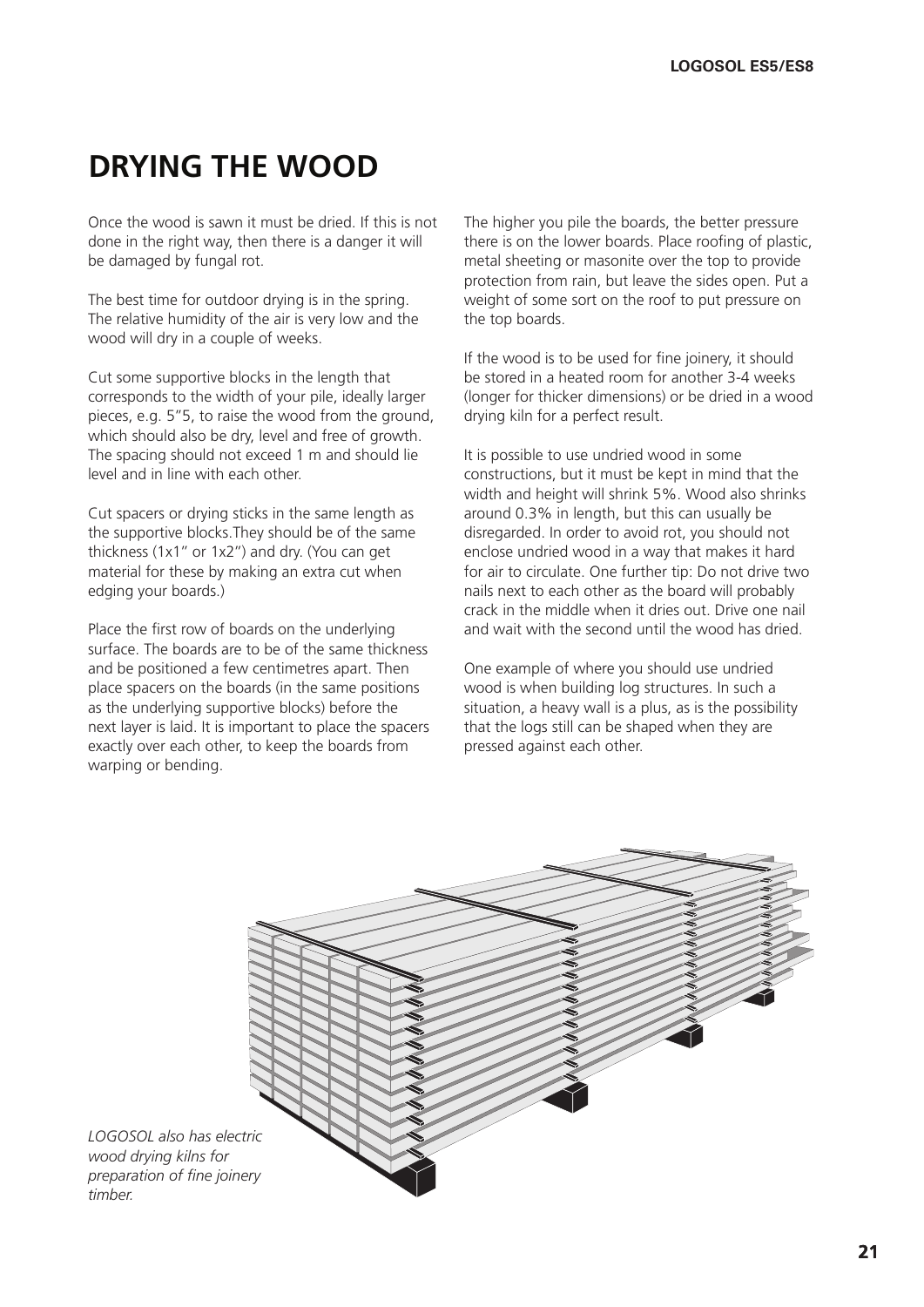## $\epsilon \in \mathbb{R}$ **EU declaration of conformity**

In accordance with Directive 2006/42/EG, Annex 2A

Logosol AB Fiskaregatan 2 871 33 Härnösand SWEDEN

hereby declares that **Logosol ES5/ES8 electric chainsaw**

is manufactured in accordance with: Machinery Directive 2006/42/EG EMC Directive 2004/108/EU

and has been manufactured in conformity with the following harmonized standards: EN ISO 12100:2010 EN 60204-1:2006 EN 50370-1, -2.

Notified body, 0404,RISE SMP Swedish Machinery Testing Institute AB, Box 7035, 750 07 Uppsala, Sweden, has executed EC type-examination according to Directive 2006/42/EG, article 12, paragraph 3b. The EC type examination certificate has the number: 0404/17/2408

The delivered electric chainsaw corresponds to the machine that was subject to EC type-examination.